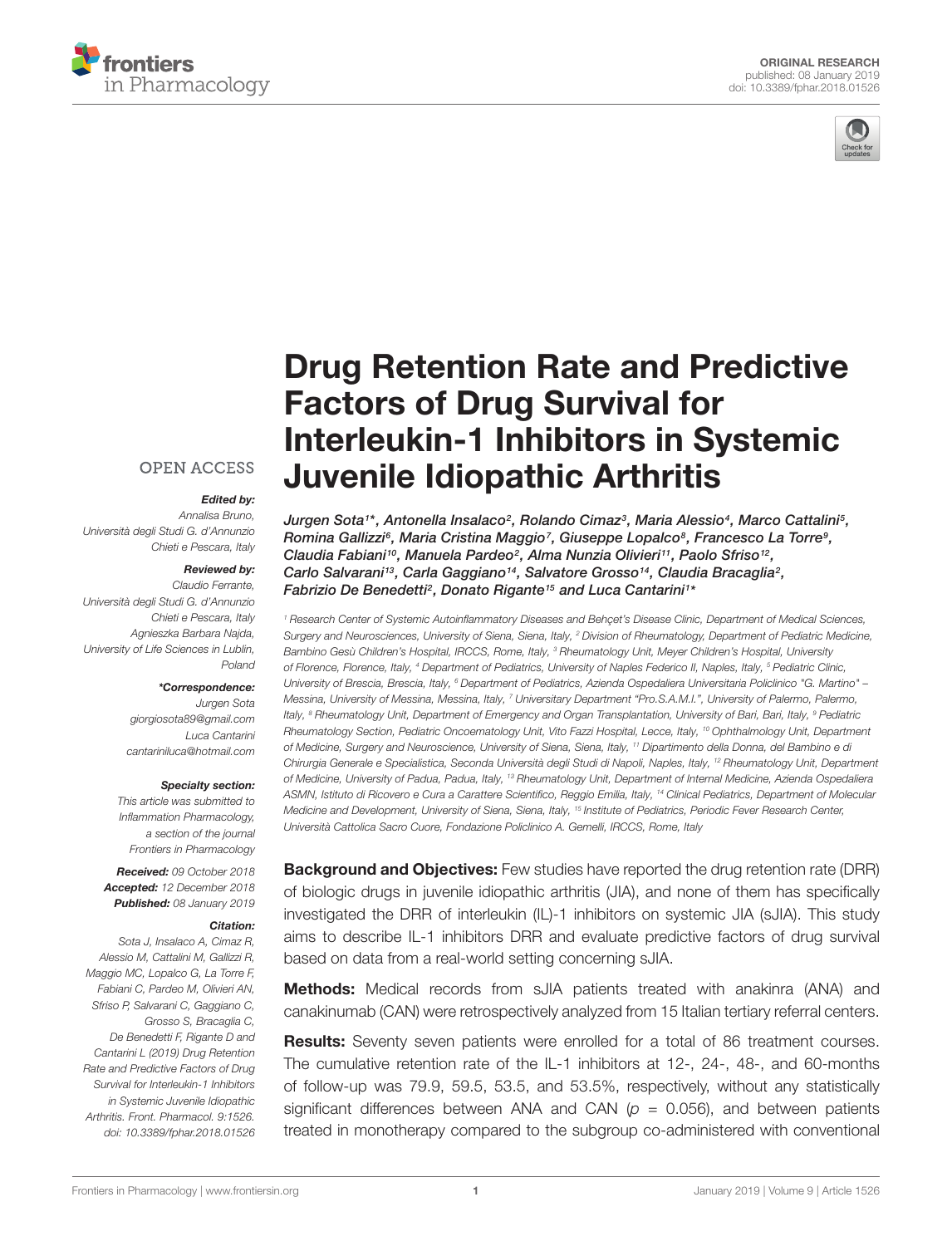immunosuppressors ( $p = 0.058$ ). On the contrary, significant differences were found between biologic-naive patients and those previously treated with biologic drugs  $(p = 0.038)$  and when distinguishing according to adverse events (AEs) occurrence  $(p = 0.04)$ . In regression analysis, patients pre-treated with other biologics (HR = 3.357) [CI: 1.341–8.406],  $p = 0.01$  and those experiencing AEs (HR = 2.970 [CI: 1.186–7.435],  $p = 0.020$ ) were associated with a higher hazard ratio of IL-1 inhibitors withdrawal. The mean treatment delay was significantly higher among patients discontinuing IL-1 inhibitors ( $p = 0.0002$ ).

Conclusions: Our findings suggest an excellent overall DRR for both ANA and CAN that might be further augmented by paying attention to AEs and employing these agents as first-line biologics in an early disease phase.

Keywords: systemic juvenile idiopathic arthritis, interleukin 1-beta, therapy, anakinra, canakinumab, drug retention rate

# INTRODUCTION

Systemic onset-juvenile idiopathic arthritis (sJIA) is the most severe and distinct category of JIA due to its unique pathogenesis, severity and disproportionately high morbidity and mortality rates when compared to other JIA subtypes [\(Ruperto et al.,](#page-5-0) [2012;](#page-5-0) [Minoia et al.,](#page-5-1) [2014;](#page-5-1) [Kumar,](#page-5-2) [2016;](#page-5-2) [Davies et al.,](#page-5-3) [2017\)](#page-5-3). This condition is distinguished by its unique clinical features and treatment responses, that make it similar to the autoinflammatory diseases, a large family of pathologic entities caused by dysregulation of the innate immune system leading to recurrent or continuous inflammation [\(Rigante,](#page-5-4) [2017,](#page-5-4) [2018\)](#page-5-5). Treatment of sJIA is often challenging and, when long-term administration of corticosteroids (CS) is needed, conventional disease modifying anti-rheumatic drugs (cDMARDs) or biologic drugs should be introduced to replace or at least reduce CS daily intake. Furthermore, patients affected by sJIA are often recalcitrant to traditional/standard therapies [\(Cimaz,](#page-5-6) [2016;](#page-5-6) [Mauro et al.,](#page-5-7) [2017\)](#page-5-7). Recent genetic and immunologic studies have disclosed the emerging role of interleukin (IL)- 1 and genetic polymorphisms in promoter elements and genes of IL-1 family into sJIA pathogenesis, reporting an altered innate immune response with overproduction of IL-1, IL-6, and IL-18 [\(Mellins et al.,](#page-5-8) [2011\)](#page-5-8). This has been translated into clinical practice via cytokine-targeted treatments, particularly with IL-1 inhibitors after showing their paramount clinical efficacy in patients with cryopyrin-associated periodic syndrome [\(Cantarini et al.,](#page-5-9) [2011\)](#page-5-9). The advent of biologic agents has revolutionized therapeutic approaches in sJIA as their introduction has been shown to modify disease course and improve overall outcomes, particularly when initiated early [\(Nigrovic et al.,](#page-5-10) [2011;](#page-5-10) [Hedrich et al.,](#page-5-11) [2012;](#page-5-11) [Vastert et al.,](#page-6-0) [2014;](#page-6-0) [Pardeo et al.,](#page-5-12) [2015\)](#page-5-12). Several studies also including randomized clinical trials display promising results of IL-1 blocking agents in the management of this severe disease [\(Quartier et al.,](#page-5-13) [2011;](#page-5-13) [Ruperto et al.,](#page-5-0) [2012;](#page-5-0) [Vastert et al.,](#page-6-0) [2014;](#page-6-0) [Feist et al.,](#page-5-14) [2018\)](#page-5-14).

However, while robust evidence from randomized clinical trials is available in the medical literature, only a

small amount of real-life data has been published so far, especially in the context of early treatment, and few of them have marginally investigated anti-IL-1 agents drug retention rate (DRR) on a relatively long-term follow-up. On this basis, we herein report our multicenter experience on a patients affected by sJIA treated with the anti-IL-1 agents anakinra (ANA) and canakinumab (CAN), focusing on their long-term effectiveness and predictive factors of discontinuation.

# MATERIALS AND METHODS

# Study Design and Participants

Medical records of 76 patients affected by sJIA enrolled from January 2008 until July 2016 in 15 Italian tertiary referral centers were retrospectively reviewed. The following demographic, clinical, and therapeutic data were collected: age, gender, age at disease onset, disease duration, treatment delay, the anti-IL-1 agent employed, dosages used, concomitant and previous treatments, anti-IL 1 treatment duration, and reasons for discontinuation.

All patients were diagnosed according to the revised International League of Association for Rheumatology (ILAR) criteria [\(Petty et al.,](#page-5-15) [2004\)](#page-5-15). In accordance with the best standards of care, they were systematically followed-up every 3 months and/or in case of necessity (disease flare and/or safety issues). Before starting anti-IL-1 treatment with ANA or CAN, patients underwent a complete medical examination, evaluation of hepatitis B and hepatitis C virus markers, urine culture, QuantiFERON test and chest X-ray to rule out active or latent infections. ANA and CAN dosages ranged from 1 to 4 mg/kg and from 2 mg/kg every 8 weeks to 4 mg/kg every 4 weeks, respectively.

# Protocol Approval

This study adhered to the tenets of the Declaration of Helsinki and the protocol was approved by the local Ethic Committee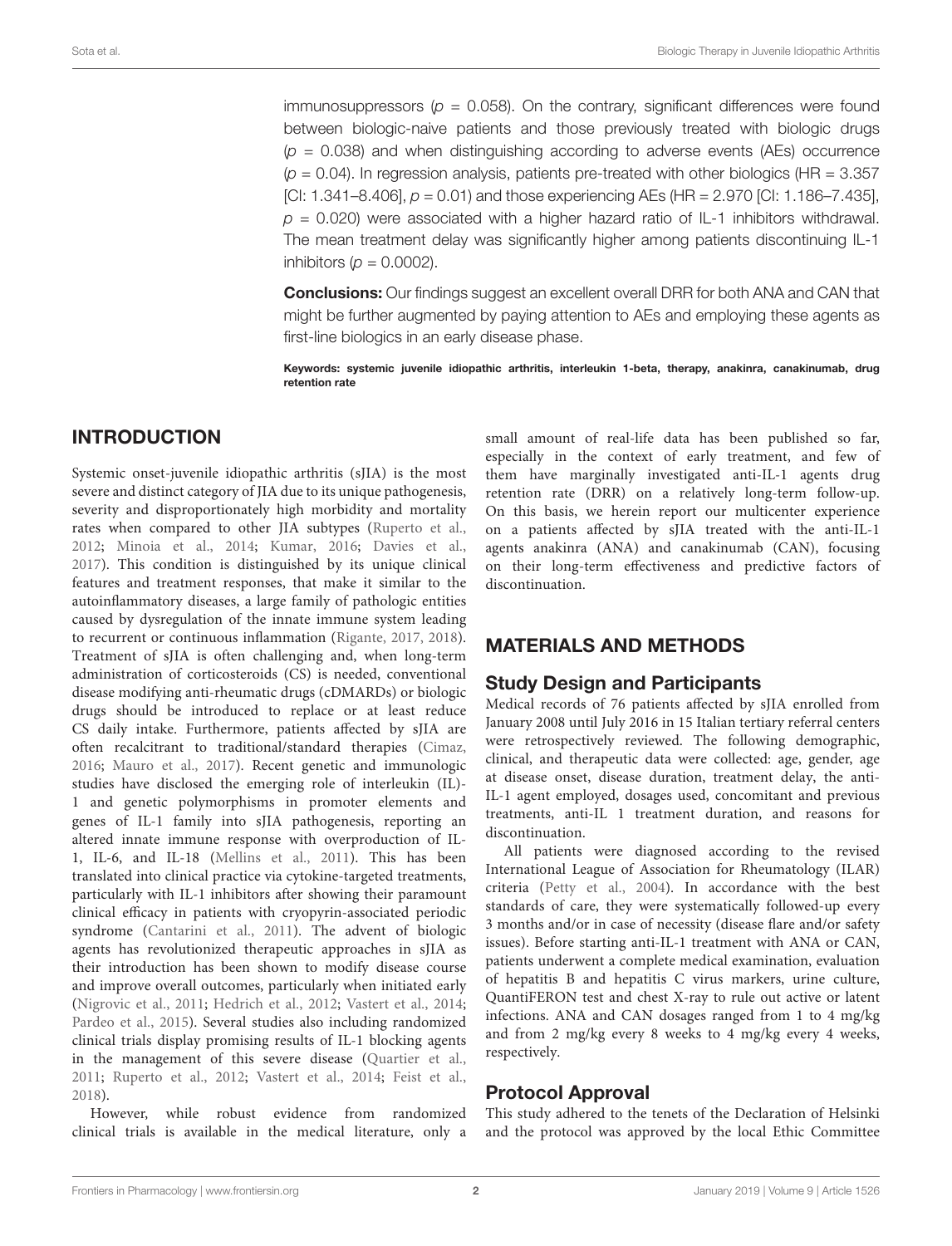(reference number: 364-16OCT2013). Written informed consent was obtained from all patients' legal guardians.

### Aims and Endpoints

The primary aim of the study was to examine the overall DRR of IL-1 blockers in sJIA patients. Secondary aims of our study were to: (i) explore the influence of biologic line of treatment, adverse events (AEs), type of anti-IL-1 agent, and the concomitant use of cDMARDs on DRR; (ii) find eventual predictive factors associated with events leading to drug discontinuation. The CS sparing effect and the impact of disease duration and treatment delay on survival constituted ancillary aims. The primary endpoint was evaluated by Kaplan–Meier survival curve at 12-, 24-, -48, and 60-months of follow-up. Secondary endopoints were as follows: (i) using limit estimators to compare survival curves according to AEs, ANA vs. CAN, monotherapy vs. combination therapy with cDMARDs and significant differences on survival curves distinguishing between biologic-naive patients and those already treated with other biologics; (ii) to evaluate whether demographic, clinical, and therapeutic variables could predict time to treatment discontinuation. Finally, the ancillary aims were explored by any potential statistically significant differences in the mean disease duration and in the mean treatment delay, subdividing our sample in patients continuing and those discontinuing the treatment as well as on CS-sparing effect.

#### Statistical Analysis

Data were analyzed using IBMSPSS Statistics for Windows, version 24 (IBM Corp., Armonk, NY, United States). Descriptive statistics was employed to display mean and standard deviation (SD) or median and interquartile range (IQR) as appropriate. Shapiro–Wilk test is the test by which we assessed the normality of our data. Categorical variables were analyzed by Pearson's chi-square test, and McNemar test for repeated measures, while differences in means were investigated with Mann–Whitney U test. Survival analysis were carried out with Kaplan–Meier curves with the event being ANA or CAN discontinuation. Patients discontinuing treatment due to remission were not included in the statistical analysis. Survival curves were compared using both long-rank and Breslow test as limit estimators. Event-free survival was assessed with a Cox proportional hazard model using 95% confidence interval for hazard ratios aiming to evaluate any relation of demographic, clinical and therapeutic data with DRR. The threshold for statistical significance was set to  $p < 0.05$  and all p-values were twosided.

## RESULTS

We studied 86 treatment regimens administered in a cohort of 77 pediatric patients (34 males, 43 females) receiving anti-IL-1 agents from January 2008 to July 2016. Demographic, clinical and therapeutic data are shown in **[Table 1](#page-2-0)**. ANA and CAN were used in 61 and 25 regimens, respectively. The mean  $\pm$  SD time of treatment duration was  $22.67 \pm 19.50$  months. The median age  $\pm$  IQR at disease onset was  $6.00 \pm 7.10$  years.

The cumulative retention rate of both anti-IL-1 agents at 12-, 24-, 48-, and 60-months of follow-up was 79.9, 59.5, 53.5, and 53.5%, respectively (**[Figure 1](#page-2-1)**). Twenty-two out of 77 patients were co-administered with cDMARDs, and 22 subjects had been previously exposed to other biologic drugs. Statistically significant differences were observed between biologic-naive patients and those previously treated with biologic drugs (p = 0.038) (**[Figure 2A](#page-3-0)**). As illustrated in **[Figure 2B](#page-3-0)**, the DRR of IL-1 blockers resulted significantly different when separating the cohort according to the occurrence of AEs (Breslow test  $p = 0.006$ and log-rank  $p = 0.004$ ). Contrarily, no statistically significant

<span id="page-2-0"></span>

| TABLE 1   Demographic, clinical and therapeutic data of our cohort of patients |  |  |
|--------------------------------------------------------------------------------|--|--|
| affected with sJIA.                                                            |  |  |

| Patients no.                        | 77                                                                                                                                   |
|-------------------------------------|--------------------------------------------------------------------------------------------------------------------------------------|
| Male/female no.                     | 34/43                                                                                                                                |
| Mean age $\pm$ SD                   | $12.71 \pm 6.65$                                                                                                                     |
| Age at onset (median $\pm$ IQR)     | $5.65 \pm 7.40$                                                                                                                      |
| Age at diagnosis (median $\pm$ IQR) | $5.75 + 7.48$                                                                                                                        |
| Disease duration (median $\pm$ IQR) | $4.00 + 5.95$                                                                                                                        |
| Treatment delay (median $\pm$ IQR)  | $2.33 + 6.31$                                                                                                                        |
| Previous biologics                  | ETN $(n = 13)$ : IFX $(n = 3)$ : ADA $(n = 4)$ :<br>TCZ $(n = 5)$ ; ABA $(n = 3)$ ; RTX $(n = 2)$ ;<br>GOL $(n = 2)$ ; CZP $(n = 1)$ |
| Concomitant cDMARDs                 | MTX $(n = 12)$ ; CsA $(n = 11)$ ; SSZ $(n = 1)$ ;<br>LFN $(n = 1)$ : HCQ $(n = 1)$                                                   |

ABA, abatacept; ADA, adalimumab; cDMARDs, conventional disease modifying anti-rheumatic drugs; CsA, cyclosporine; CZP, certolizumab; ETN, etanercept; GOL, golimumab; HCQ, hydroxychloroquine; IFX, infliximab; IQR, interquartile range; LFN, leflunomide; MTX, methotrexate; RTX, rituximab; SD, standard deviation; sJIA, systemic-onset juvenile idiopathic arthritis; SSZ, sulfasalazine; TCZ, tocilizumab.



<span id="page-2-1"></span>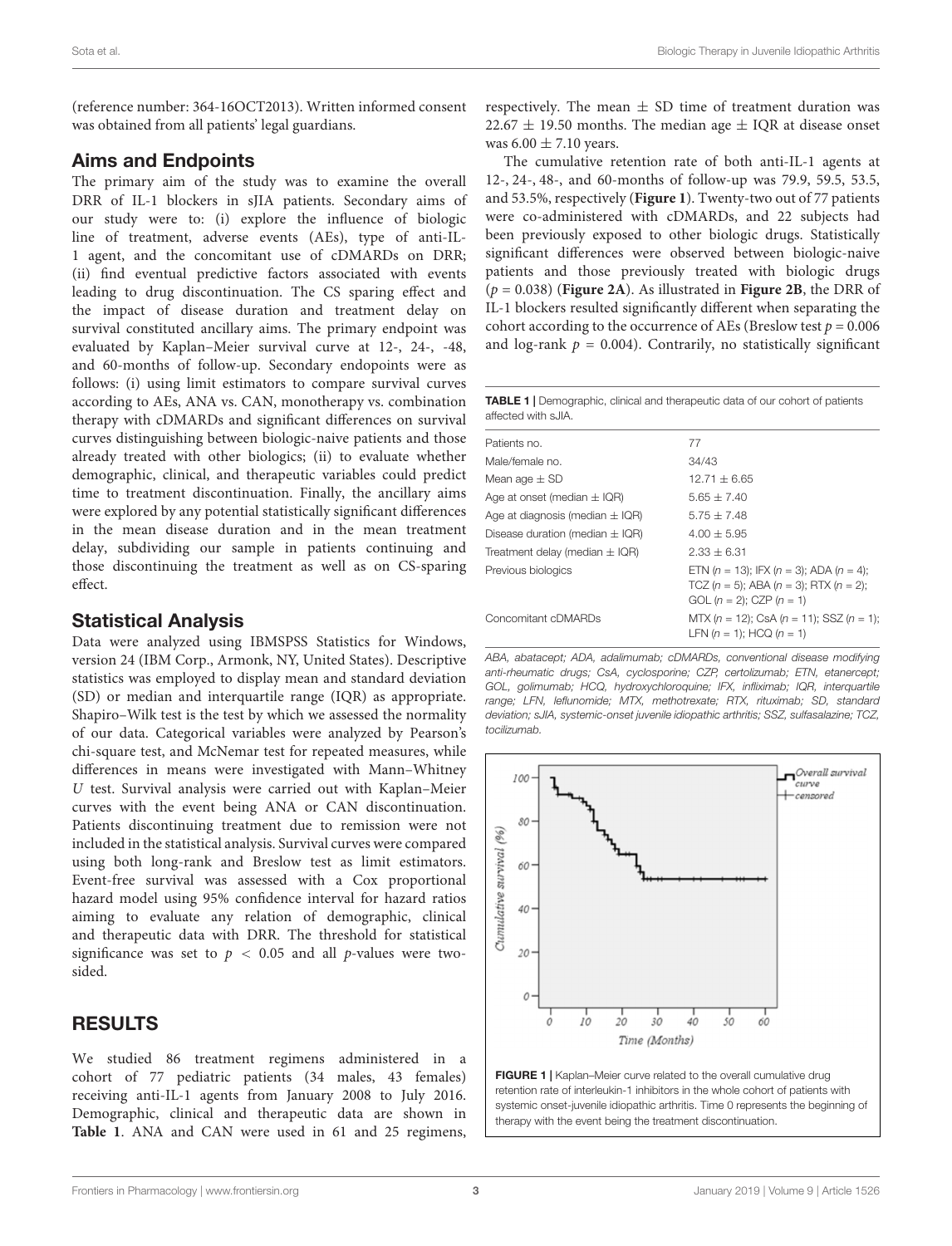

<span id="page-3-0"></span>differences were detected between ANA and CAN ( $p = 0.056$ ) (**[Figure 2C](#page-3-0)**), and between patients treated in monotherapy compared to the subgroup co-administered with cDMARDs  $(p = 0.058)$  (**[Figure 2D](#page-3-0)**), while Cox regression analysis identified two variables associated with a higher hazard of treatment withdrawal: biologic line, with a higher hazard for biologicexposed patients (HR = 3.357 [CI: 1.341-8.406],  $p = 0.01$ ) and the occurrence of AEs (HR = 2.970 [CI: 1.186–7.435],  $p = 0.020$ ).

Additionally, the median disease duration was significantly higher among patients discontinuing IL-1 blockers (5.88 years  $\pm$  6.55) compared to the subgroup that was able to retain these biologic agents  $(3.17 \text{ years } \pm 3.68)$  $(p = 0.011)$ . This difference was also found with regard to treatment delay, which was significantly higher in the subgroup of patients discontinuing anti-IL-1 agents (3.71 years  $\pm$  6.07) vs. (1.18 years  $\pm$  2.53) of those still on treatment ( $p = 0.0002$ ).

With regard to the CS-sparing effect, a significant reduction in the number of patients requiring the support of CS was found ( $p = 0.025$ ). Sixteen out of 63 patients (27%) were able to completely discontinue CS therapy.

The AEs occurred in 13 out of 77 patients (17.1%) (11 on ANA and 2 on CAN), with the most frequent being injection site-reactions ( $n = 7$ ), followed by generalized skin rashes ( $n = 4$ ), respiratory problems ( $n = 1$ ), and abnormal level of liver enzymes  $(n = 1)$ . Two patients exhibiting generalized skin rash presented also diarrhea. Overall, AEs were responsible for 10 cases of treatment discontinuation. **[Figure 3](#page-4-0)** shows the reasons for treatment discontinuation. No serious AEs were recorded, and none of our patients developed macrophage activation syndrome during the follow-up period.

## **DISCUSSION**

Among the JIA spectrum, the systemic category represents a difficult-to-manage condition not only from a diagnostic perspective, due to the absence of pathognomonic clinical features or laboratory markers forcing the clinician to perform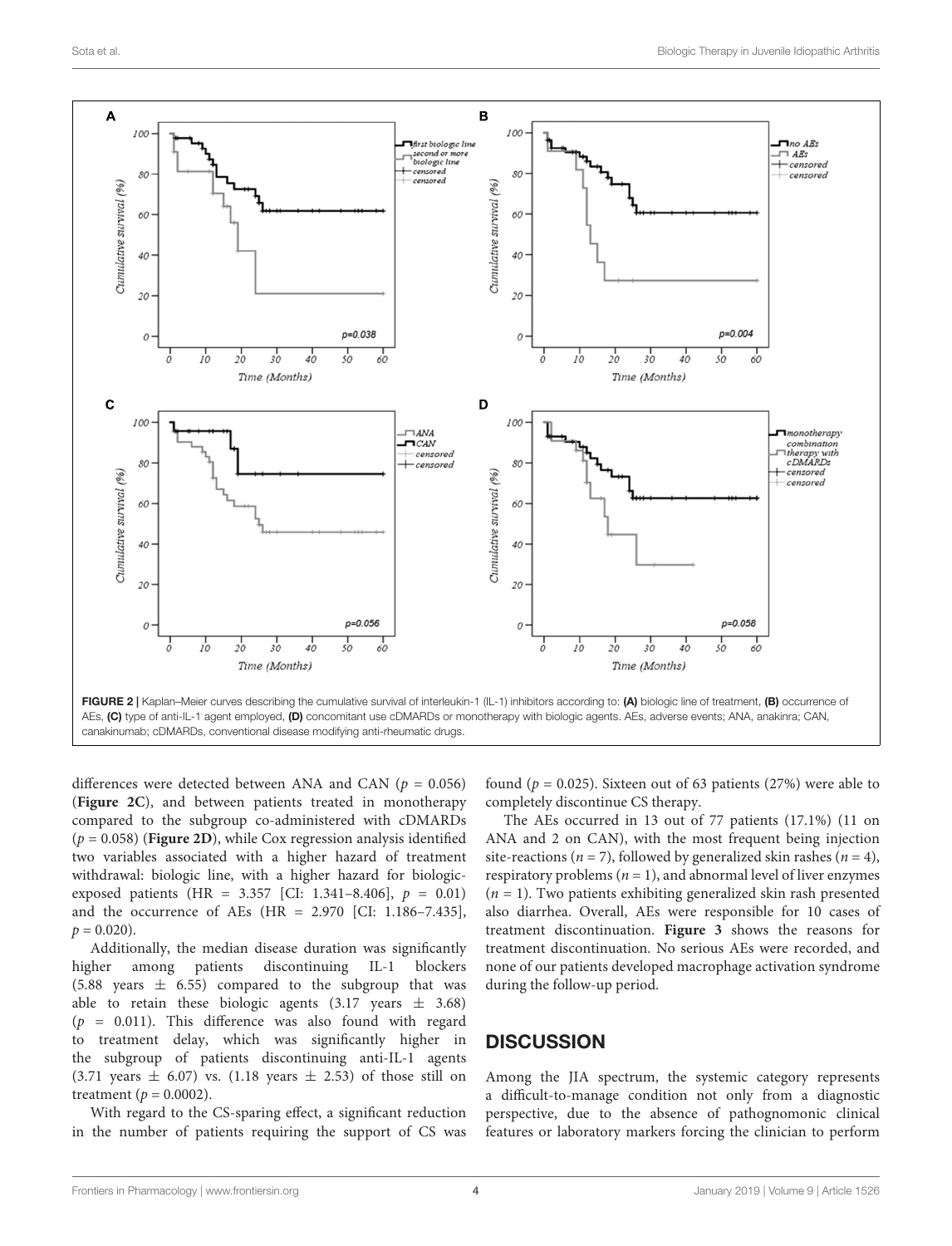

<span id="page-4-0"></span>a thorough diagnostic work-up, but also from a therapeutic viewpoint. In the pre-biologic era, CS have been the sole effective treatment option for many years, and the mainstay of therapy in most patients with sJIA, while cDMARDs and some newer alternatives such as anti-tumor necrosis factor-α agents had provided unsatisfactory results [\(Russo and Katsicas,](#page-5-16) [2009;](#page-5-16) [Stoll](#page-5-17) [and Cron,](#page-5-17) [2014\)](#page-5-17). Pathogenetic evidence suggesting a prominent role of IL-1 in sJIA pathways has given the rationale for specific cytokine-targeted agents [\(Mellins et al.,](#page-5-8) [2011\)](#page-5-8). From the first observation of a successful treatment of sJIA with IL-1 inhibition in 2004 [\(Verbsky and White,](#page-6-1) [2004\)](#page-6-1), a growing body of evidences confirming the efficacy of anti-IL-1 agents has matured over time [\(Lequerré et al.,](#page-5-18) [2008;](#page-5-18) [Quartier et al.,](#page-5-13) [2011;](#page-5-13) [Ruperto et al.,](#page-5-0) [2012;](#page-5-0) [Vastert et al.,](#page-6-0) [2014;](#page-6-0) [Pardeo et al.,](#page-5-12) [2015;](#page-5-12) [Feist et al.,](#page-5-14) [2018\)](#page-5-14).

In the present study we have reported the real-life experience of 15 Italian tertiary referral centers with IL-1 inhibitors used in the treatment of sJIA, focusing on long-term effectiveness expressed as DRR.

Our findings suggest an excellent DRR with an estimated probability greater than 50% to continue the treatment after 5 years from the start. The DRR tends to decrease in the 1st years of treatment and subsequently stabilizes: this may be at least partially explained by the higher risk of AEs during the initial period, which decreases over time from the initiation of IL-1 inhibition, as reported in a previous paper investigating safety profile of IL-1 blockade [\(Sota](#page-5-19) [et al.,](#page-5-19) [2018\)](#page-5-19). Indeed, safety issues determined a significant decrease in DRR not only on the long-term, but also in the beginning of anti-IL-1 therapy, as shown in the survival curves.

Nonetheless, difficulties were encountered in comparing our results with the available medical literature due to different outcome measures and biologics administered as well as heterogeneity of populations enrolled in the other studies

without a specific investigation on sJIA. Only a few studies have investigated DRR in JIA patients [\(Tynjälä et al.,](#page-6-2) [2009;](#page-6-2) [Otten et al.,](#page-5-20) [2013\)](#page-5-20). [Otten et al.](#page-5-20) [\(2013\)](#page-5-20) reported 17 cases of sJIA treated with second or third line ANA, which presented a superior DRR compared to a second TNF-α blocker and reported that the effectiveness of a second biologic agent seemed low, especially in the case of discontinuation of the primary biologic agent due to inefficacy. In line with this notion, our findings suggest a better DRR of IL-1 inhibitors when used in biologic-naive patients. Other authors have also recommended to administer IL-1 inhibitors as first-line agents instead of a rescue therapy [\(Nigrovic et al.,](#page-5-10) [2011;](#page-5-10) [Hedrich](#page-5-11) [et al.,](#page-5-11) [2012;](#page-5-11) [Vastert et al.,](#page-6-0) [2014;](#page-6-0) [Pardeo et al.,](#page-5-12) [2015\)](#page-5-12), which is also contemplated in the new ACR recommendations for the treatment of sJIA [\(Ringold et al.,](#page-5-21) [2013\)](#page-5-21). Another relevant issue concerns the need for a timely introduction of modern cytokine-blocking strategies to prevent or at least minimize structural damage due to long-term disease and treatmentrelated AEs. Our data highlight the significant impact of treatment delay in DRR of IL-1 inhibitors. Indeed, early IL-1 blockade may take advantage of the "window of opportunity" and modify disease evolution [\(Nigrovic,](#page-5-22) [2014\)](#page-5-22), while avoiding long-term sequelae which have proven to be detrimental in a limited-resource setting where early diagnosis or access to multidisciplinary care and to biologics are still obstacles to overcome [\(Dewoolkar et al.,](#page-5-23) [2017\)](#page-5-23). A more chronic and persistent disease course has been associated with a delay in diagnosis and consequently in starting an appropriate treatment. On the other hand, earlier treatment has been associated with better outcomes [\(Pardeo et al.,](#page-5-12) [2015;](#page-5-12) [Dewoolkar et al.,](#page-5-23) [2017\)](#page-5-23). This may be attributable, as suggested by several authors, to the unique pathogenesis of sJIA, which has been hypothesized to be predominantly autoinflammatory in its early stages explaining the better outcome for IL-1 blockade in this phase [\(Nigrovic,](#page-5-22) [2014;](#page-5-22) [Pardeo et al.,](#page-5-24) [2017\)](#page-5-24). Timely treatment is imperative also for minimizing CS exposure and CS-related deleterious AEs. In particular, we found a significant lower number of patients on CS at the last followup visit, which is of crucial importance in the pediatric age.

We observed an excellent safety profile of ANA and CAN, that were well-tolerated without any serious AEs and no case of macrophage activation syndrome.

Limitations of our study includes the not randomized retrospective design along with its inherent associated drawbacks, and the difficulties for a valid comparison with the available literature due to different endpoints. Although the vast majority of patients were treated with standard dosages, a few subjects were administered with higher dosages. However, the small sample size of patients administered with non-standard dosages did not allow to perform a reliable statistical analysis. In addition, the decision on when to start the treatment was made by the local physician without any predefined criteria. To the best of our knowledge, this is the first study to report the long-term effectiveness in terms of DRR of anti-IL-1 agents in a cohort of patients diagnosed with sJIA.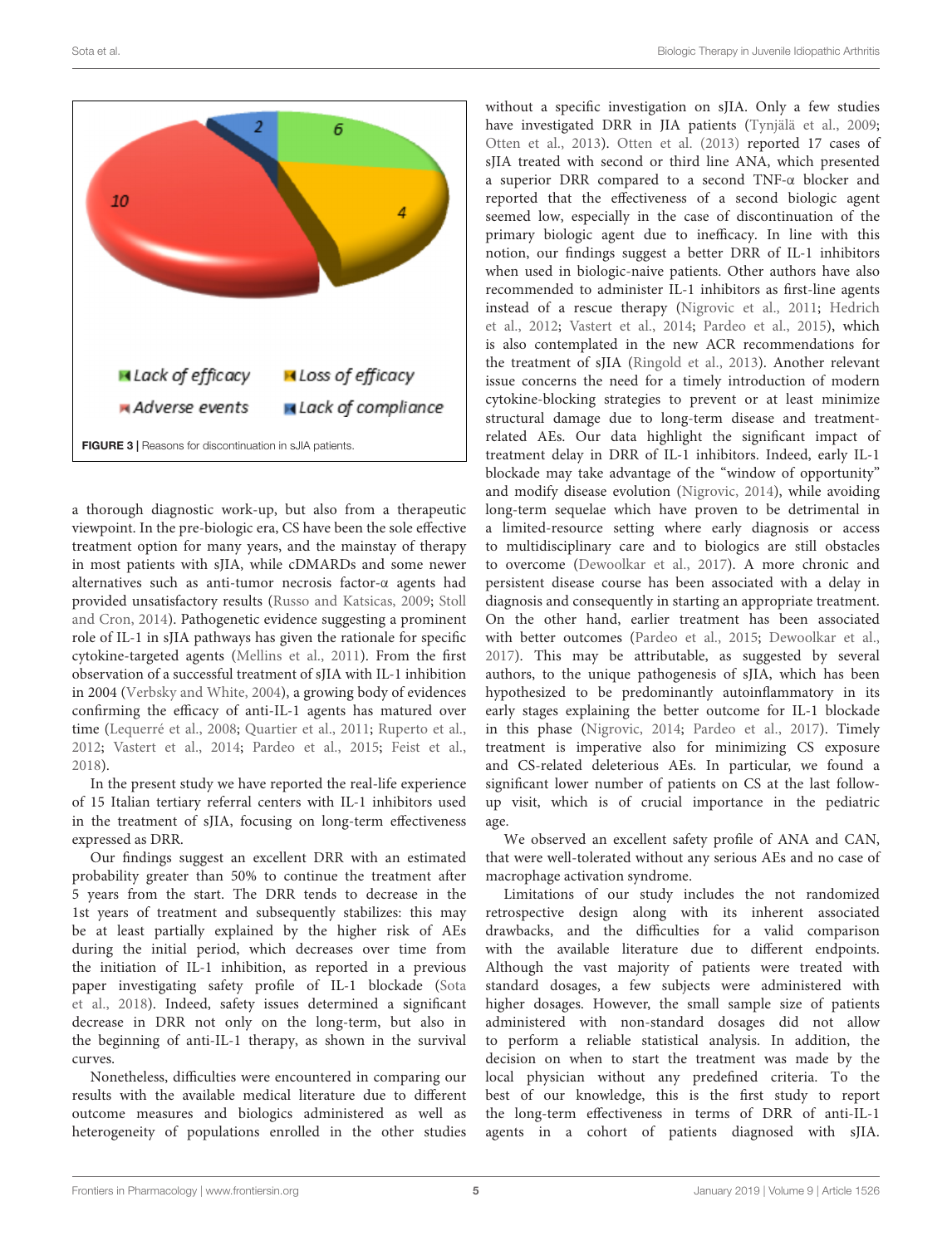# **CONCLUSION**

Despite remaining a major therapeutic challenge in pediatric rheumatology, sJIA may be currently managed with new biotechnologic drugs, including anti-IL-1 agents, which allow to improve long-term outcome as well as to minimize long-term exposure to CS. Indeed, our results have shown an excellent overall retention rate of the IL-1 inhibitors ANA and CAN. Both IL-1 inhibitors showed a similar DRR, and their survival was not affected by the concomitant use of cDMARDs. These data highlight the effectiveness of these agents in sJIA patients as monotherapy. A close attention on safety concerns is warranted, especially in the 1st year after treatment initiation. On the other hand, the retention rate of anti IL-1 agents was influenced by the different line of biologic therapy, suggesting that ANA

# **REFERENCES**

- <span id="page-5-9"></span>Cantarini, L., Lucherini, O. M., Frediani, B., Brizi, M. G., Bartolomei, B., Cimaz, R., et al. (2011). Bridging the gap between the clinician and the patient with cryopyrin-associated periodic syndromes. Int. J. Immunopathol. Pharmacol. 24, 827–836. [doi: 10.1177/039463201102400402](https://doi.org/10.1177/039463201102400402)
- <span id="page-5-6"></span>Cimaz, R. (2016). Systemic-onset juvenile idiopathic arthritis. Autoimmun. Rev. 15, 931–934. [doi: 10.1016/j.autrev.2016.07.004](https://doi.org/10.1016/j.autrev.2016.07.004)
- <span id="page-5-3"></span>Davies, R., Southwood, T., Kearsley-Fleet, L., Lunt, M., Baildam, E., Beresford, M. W., et al. (2017). Mortality rates are increased in patients with systemic juvenile idiopathic arthritis. Arch. Dis. Child. 102, 206–207. [doi: 10.1136/](https://doi.org/10.1136/archdischild-2016-311571) [archdischild-2016-311571](https://doi.org/10.1136/archdischild-2016-311571)
- <span id="page-5-23"></span>Dewoolkar, M., Cimaz, R., Chickermane, P. R., and Khubchandani, R. P. (2017). Course, outcome and complications in children with systemic onset juvenile idiopathic arthritis. Indian J. Pediatr. 84, 294–298. [doi: 10.1007/s12098-017-](https://doi.org/10.1007/s12098-017-2293-5) [2293-5](https://doi.org/10.1007/s12098-017-2293-5)
- <span id="page-5-14"></span>Feist, E., Quartier, P., Fautrel, B., Schneider, R., Sfriso, P., Efthimiou, P., et al. (2018). Efficacy and safety of canakinumab in patients with still's disease: exposureresponse analysis of pooled systemic juvenile idiopathic arthritis data by age groups. Clin. Exp. Rheumatol. 36, 668–675.
- <span id="page-5-11"></span>Hedrich, C. M., Bruck, N., Fiebig, B., and Gahr, M. (2012). Anakinra: a safe and effective first-line treatment in systemic onset juvenile idiopathic arthritis (SoJIA). Rheumatol. Int. 32, 3525–3530. [doi: 10.1007/s00296-011-2249-4](https://doi.org/10.1007/s00296-011-2249-4)
- <span id="page-5-2"></span>Kumar, S. (2016). Systemic juvenile idiopathic arthritis: diagnosis and management. Indian J. Pediatr. 83, 322–327. [doi: 10.1007/s12098-016-2060-z](https://doi.org/10.1007/s12098-016-2060-z)
- <span id="page-5-18"></span>Lequerré, T., Quartier, P., Rosellini, D., Alaoui, F., De Bandt, M., Mejjad, O., et al. (2008). Interleukin-1 receptor antagonist (anakinra) treatment in patients with systemic-onset juvenile idiopathic arthritis or adult onset Still disease: preliminary experience in France. Ann. Rheum. Dis. 67, 302–308. [doi: 10.1136/](https://doi.org/10.1136/ard.2007.076034) [ard.2007.076034](https://doi.org/10.1136/ard.2007.076034)
- <span id="page-5-7"></span>Mauro, A., Rigante, D., and Cimaz, R. (2017). Investigational drugs for treatment of juvenile idiopathic arthritis. Expert Opin. Investig. Drugs 26, 381–387. [doi:](https://doi.org/10.1080/13543784.2017.1301929) [10.1080/13543784.2017.1301929](https://doi.org/10.1080/13543784.2017.1301929)
- <span id="page-5-8"></span>Mellins, E. D., Macaubas, C., and Grom, A. A. (2011). Pathogenesis of systemic juvenile idiopathic arthritis: some answers, more questions. Nat. Rev. Rheumatol. 7, 416–426. [doi: 10.1038/nrrheum.2011.68](https://doi.org/10.1038/nrrheum.2011.68)
- <span id="page-5-1"></span>Minoia, F., Davì, S., Horne, A., Demirkaya, E., Bovis, F., Li, C., et al. (2014). Clinical features, treatment, and outcome of macrophage activation syndrome complicating systemic juvenile idiopathic arthritis: a multinational, multicenter study of 362 patients. Arthritis Rheumatol. 66, 3160–3169. [doi: 10.1002/art.](https://doi.org/10.1002/art.38802) [38802](https://doi.org/10.1002/art.38802)
- <span id="page-5-22"></span>Nigrovic, P. A. (2014). Review: is there a window of opportunity for treatment of systemic juvenile idiopathic arthritis? Arthritis Rheumatol. 66, 1405–1413. [doi: 10.1002/art.38615](https://doi.org/10.1002/art.38615)
- <span id="page-5-10"></span>Nigrovic, P. A., Mannion, M., Prince, F. H., Zeft, A., Rabinovich, C. E., van Rossum, M. A., et al. (2011). Anakinra as first-line disease-modifying therapy in systemic juvenile idiopathic arthritis: report of forty-six patients from an international multicenter series. Arthritis Rheum. 63, 545–555. [doi: 10.1002/art.30128](https://doi.org/10.1002/art.30128)

and CAN should be used as first-line biologics. Finally, our results have displayed a significant impact of treatment delay in drug discontinuation. Indeed, early treatment may take advantage of the "windows of opportunity," but this hypothesis is far from being proven and requires further studies for its corroboration.

## AUTHOR CONTRIBUTIONS

JS and LC conceived and designed the study. JS performed the statistical analysis. JS and LC wrote the first draft of the manuscript. DR revised the overall data and revised the manuscript. All authors critically reviewed the draft manuscript and approved the submitted version.

- <span id="page-5-20"></span>Otten, M. H., Prince, F. H., Anink, J., Ten Cate, R., Hoppenreijs, E. P., Armbrust, W., et al. (2013). Effectiveness and safety of a second and third biological agent after failing etanercept in juvenile idiopathic arthritis: results from the Dutch National ABC Register. Ann. Rheum. Dis. 72, 721–727. [doi:](https://doi.org/10.1136/annrheumdis-2011-201060) [10.1136/annrheumdis-2011-201060](https://doi.org/10.1136/annrheumdis-2011-201060)
- <span id="page-5-24"></span>Pardeo, M., Bracaglia, C., and De Benedetti, F. (2017). Systemic juvenile idiopathic arthritis: new insights into pathogenesis and cytokine directed therapies. Best Pract. Res. Clin. Rheumatol. 31, 505–516. [doi: 10.1016/j.berh.2018.02.002](https://doi.org/10.1016/j.berh.2018.02.002)
- <span id="page-5-12"></span>Pardeo, M., Pires Marafon, D., Insalaco, A., Bracaglia, C., Nicolai, R., Messia, V., et al. (2015). Anakinra in systemic juvenile idiopathic arthritis: a single-center experience. J. Rheumatol. 42, 1523–1527. [doi: 10.3899/jrheum.141567](https://doi.org/10.3899/jrheum.141567)
- <span id="page-5-15"></span>Petty, R. E., Southwood, T. R., Manners, P., Baum, J., Glass, D. N., Goldenberg, J., et al. (2004). International league of associations for rheumatology classification of juvenile idiopathic arthritis: second revision, Edmonton, 2001. J. Rheumatol. 31, 390–392.
- <span id="page-5-13"></span>Quartier, P., Allantaz, F., Cimaz, R., Pillet, P., Messiaen, C., Bardin, C., et al. (2011). A multicentre, randomised, double-blind, placebo-controlled trial with the interleukin-1 receptor antagonist anakinra in patients with systemic-onset juvenile idiopathic arthritis (ANAJIS trial). Ann. Rheum. Dis. 70, 747–754. [doi: 10.1136/ard.2010.134254](https://doi.org/10.1136/ard.2010.134254)
- <span id="page-5-4"></span>Rigante, D. (2017). A systematic approach to autoinflammatory syndromes: a spelling booklet for the beginner. Expert Rev. Clin. Immunol. 13, 571–597. [doi: 10.1080/1744666X.2017.1280396](https://doi.org/10.1080/1744666X.2017.1280396)
- <span id="page-5-5"></span>Rigante, D. (2018). The broad-ranging panorama of systemic autoinflammatory disorders with specific focus on acute painful symptoms and hematologic manifestations in children. Mediterr. J. Hematol. Infect. Dis. 10:e2018067. [doi:](https://doi.org/10.4084/MJHID.2018.067) [10.4084/MJHID.2018.067](https://doi.org/10.4084/MJHID.2018.067)
- <span id="page-5-21"></span>Ringold, S., Weiss, P. F., Beukelman, T., Dewitt, E. M., Ilowite, N. T., Kimura, Y., et al. (2013). 2013 update of the 2011 American college of rheumatology recommendations for the treatment of juvenile idiopathic arthritis: recommendations for the medical therapy of children with systemic juvenile idiopathic arthritis and tuberculosis screening among children receiving biologic medications. Arthritis Care Res. 65, 1551–1563. [doi: 10.1002/](https://doi.org/10.1002/acr.22087) [acr.22087](https://doi.org/10.1002/acr.22087)
- <span id="page-5-0"></span>Ruperto, N., Brunner, H. I., Quartier, P., Constantin, T., Wulffraat, N., Horneff, G., et al. (2012). Two randomized trials of canakinumab in systemic juvenile idiopathic arthritis. N. Engl. J. Med. 367, 2396–2406. [doi: 10.1056/](https://doi.org/10.1056/NEJMoa1205099) [NEJMoa1205099](https://doi.org/10.1056/NEJMoa1205099)
- <span id="page-5-16"></span>Russo, R. A., and Katsicas, M. M. (2009). Clinical remission in patients with systemic juvenile idiopathic arthritis treated with anti-tumor necrosis factor agents. J. Rheumatol. 36, 1078–1082. [doi: 10.3899/jrheum.090952](https://doi.org/10.3899/jrheum.090952)
- <span id="page-5-19"></span>Sota, J., Vitale, A., Insalaco, A., Sfriso, P., Lopalco, G., Emmi, G., et al. (2018). Safety profile of the interleukin-1 inhibitors anakinra and canakinumab in reallife clinical practice: a nationwide multicenter retrospective observational study. Clin. Rheumatol. [doi: 10.1007/s10067-018-4119-x](https://doi.org/10.1007/s10067-018-4119-x) [Epub ahead of print].
- <span id="page-5-17"></span>Stoll, M. L., and Cron, R. Q. (2014). Treatment of juvenile idiopathic arthritis: a revolution in care. Pediatr. Rheumatol. Online J. 12:13. [doi: 10.1186/1546-0096-](https://doi.org/10.1186/1546-0096-12-13) [12-13](https://doi.org/10.1186/1546-0096-12-13)